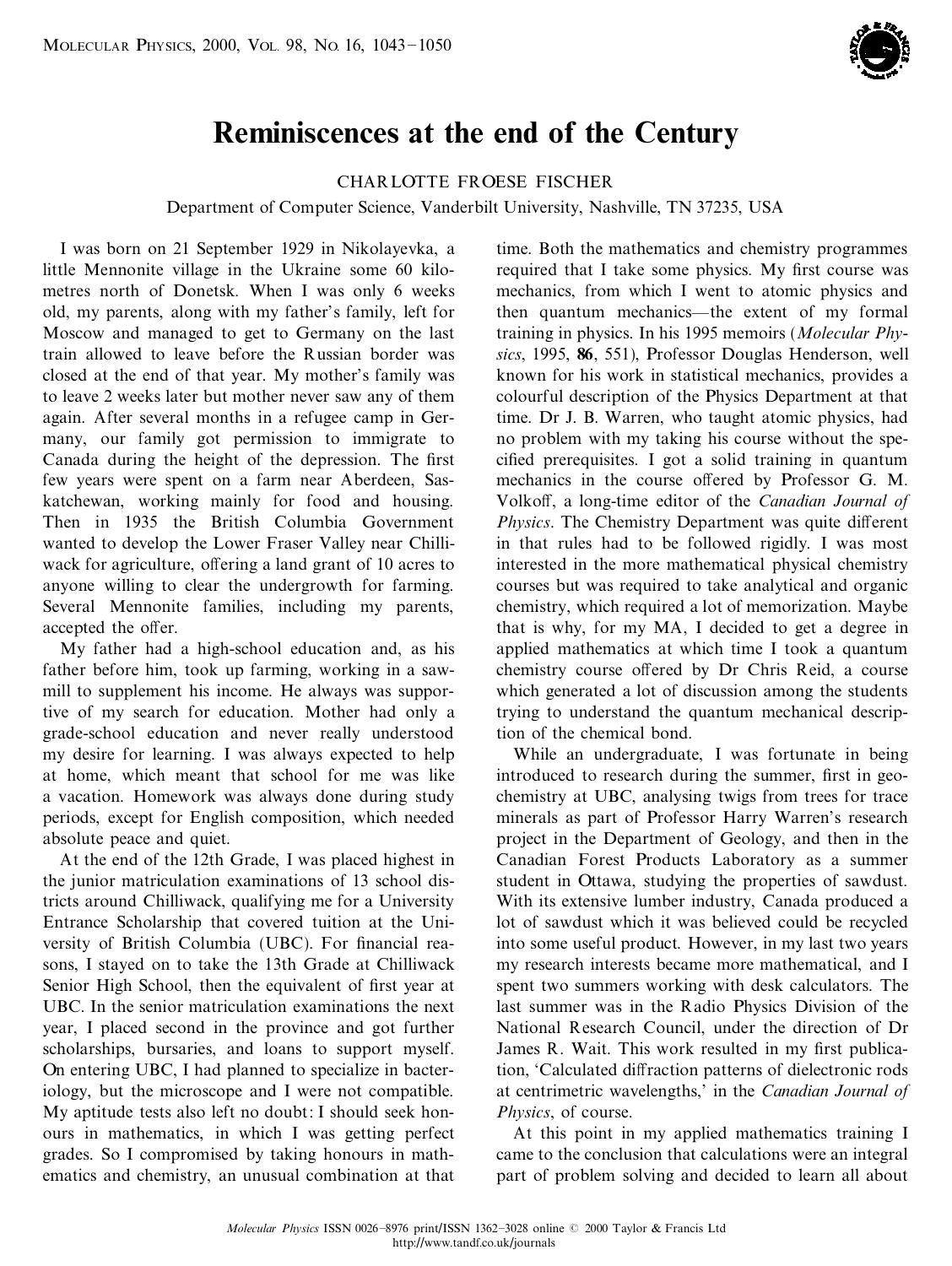computers and their application to science. Douglas R. Hartree at Cambridge University was recommended to me, and I was delighted that he accepted me as a student. Unfortunately, my National Research Council Scholarship was restricted to graduate study in Canada; thus, for financial reasons I was able to spend only two years at Cambridge, finishing my degree in another year at the University of Toronto, which had the largest computational facility in Canada at that time. The Computing Centre was under the direction of Calvin C. Gotlieb (Kelly), who later became known as the 'Father of Computing in Canada'. Also on the staff was Beatrice H. Worsley (Trixie) who had worked with Hartree and had obtained a PhD from Cambridge University in 1953.

During my first term at Cambridge, Hartree got me started on learning how to program the EDSAC. This was not so difficult. The booklet he had written, *Introduction to Programming for an Automatic Digital Calculating Machine and User's Guide to the EDSAC*, including exercises, consisted of only 69 pages, 6 by 9 inches in size. There was not a lot to learn! But users did not only program, they needed to maintain the hardware as well. The EDSAC was designed using vacuum tubes. These were not particularly reliable so engineers often spent the day trouble-shooting the computer and/ or making modifications. Users could run short test programs during morning and afternoon teatimes. Serious computing was done in evenings and nights (figure 1). David Mayers (another of Hartree's students at the time) and I were usually assigned to Monday. Faculty with their Diploma students usually had first use of the machines when the engineers left. In our case, this often was Dr J. C. P. Miller, a number theorist, whose programs tended to use only the add operation. At about 8:00 PM he used to say `My wife is expecting me', but it might still be an hour or so before he left. How frustrating it was to find, after he left, that the multiplier did not work! The memory of the EDSAC consisted of mercury delay lines in which information was stored as pulses that propagated through the tubes, were picked up at the other end electronically, regenerated, and recycled. But as any scientist knows, the velocity of a pulse in a liquid depends on temperature. The room in which the computer was housed had no environment control. As the night progressed, errors started to appear in that bits (pulses) were dropped, at which point it was necessary to run diagnostics and make adjustments to the hardware. Other failures could also appear. In such an environment, checking of results was extremely important. Typically, calculations were repeated until at least two runs would agree. Three were better! The extremely small memory of 1024 `short' 17-bit words also presented a challenge. From



Figure 1. Late night computing on the EDSAC (note the paper tape for input/output and the mechanical calculator in the background).

these early experiences with EDSAC, in my opinion, the improvement in accuracy of the hardware over the last 50 years is the most outstanding achievement, particularly in view of the tremendous gains in speed.

As a research project, Hartree assigned to me the problem of solving `equations with exchange' as he called them, whereas David Mayers, who started a few months before me, was assigned the relativistic problem without exchange. At the same time, Hartree was getting ready for a year at Haverford College in the USA. During his absence, my supervisor was Dr Maurice V. Wilkes, Director of the Mathematical Laboratory, who had designed and built the EDSAC and later obtained an A. M. Turing award from the Association for Computing Machinery for his work in computer architecture. In January 2000 in the Queen's New Year Honours List he was awarded a knighthood for services to computing, and now will be known as 'Sir Maurice'. As supervisor, his primary responsibility was to report on my research progress to the University at the end of every term. He would ask me to come in for a chat, inquiring how things were going. I always got the feeling he was relieved when I told him everything was going well because I am not sure he knew what to do otherwise. Although Cambridge did not require PhD students to take courses, I audited a course on the organization and design of the EDSAC computer and another on numerical analysis given by J. C. P. Miller (mentioned earlier) who spent much of the class time operating a mechanical Brunsviga to illustrate numerical concepts. I also had a chance to audit a course on quantum mechanics given by P. A. M. Dirac, whose lectures were always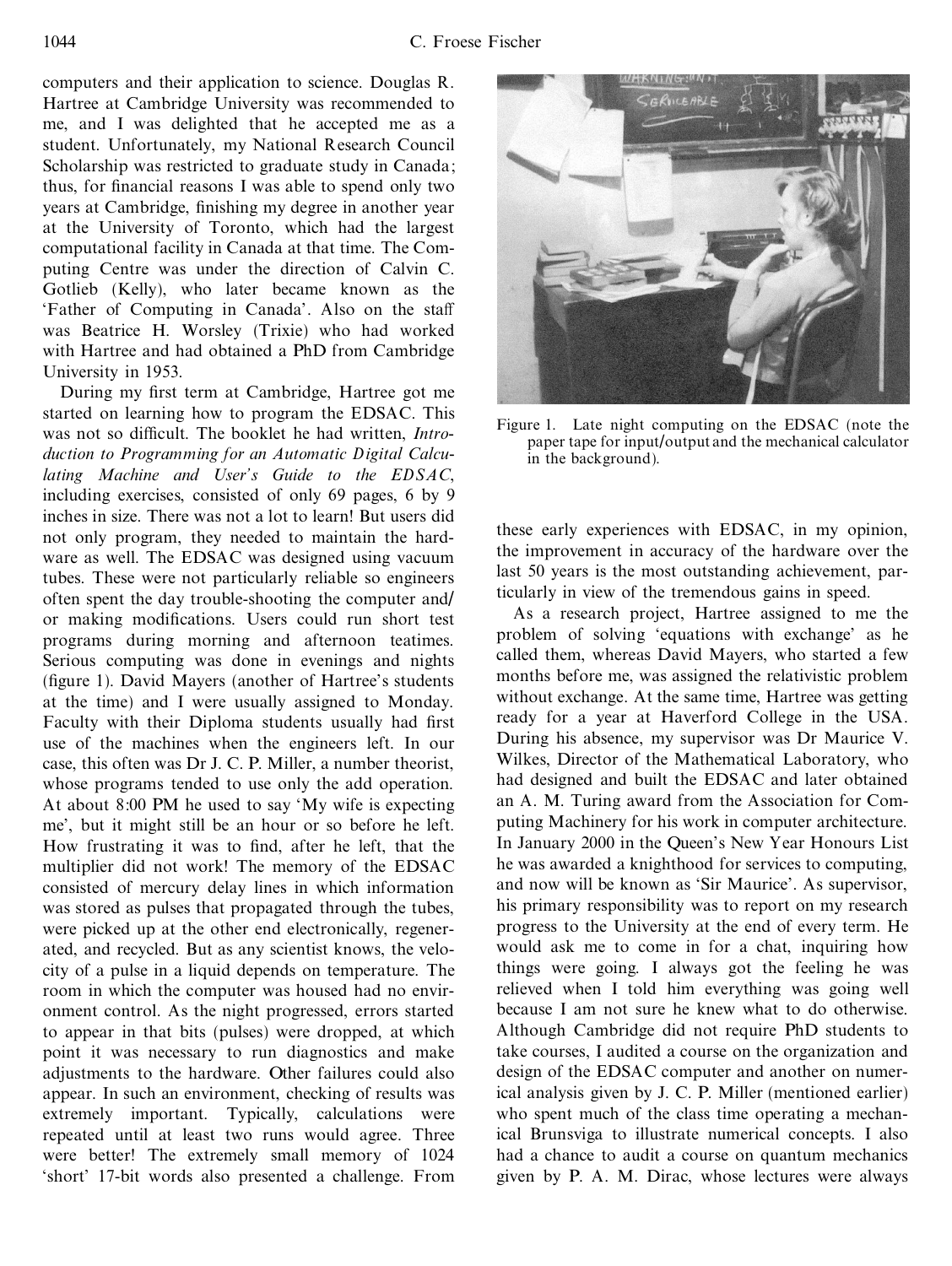Civ sublives the functions which replace  $P(n\ell)$  and  $P(n'\ell')$ respectively in /9] (It indicating the spunction PM); for example, Yeste (nl, n'é; e) denotes the ofunction  $\int_0^e (e^t/e)^{k} r_{\mu} (\text{nl} ; e') \propto (\text{n'k} ; e') d\rho' \text{d} s + \int_0^{\infty} (e/e')^{k+1} r_{\mu} (\text{nl} ; e') \rho (\text{n'k} ; e') d\ell'.$ A similar notation can be used for the quartian Y (part; of occurring in equation (8); Y(yul; r) is a linear combination of functions Y (ul, ul; ") with crefficiants defending on the configuration and on (al), YHO (vul; e) denotes the same linear combination of the functions  $Y_{k}(m\ell,n\ell;\epsilon)$ . Since  $Y(\ell n\ell;n)$  only You (pr(; e) : Ytto (tul; e); and then from (3) and the definition of Y (julgo) it follows that  $\gamma(\gamma_{n}e_{j}r)$  =  $\gamma_{HH}(d^{n}e_{j}e)$  +  $(d/N)\gamma_{HQ}(d^{n}e_{j}e)$  +  $d(TN^{2})$ ,

Figure 2. Sample of Hartree's handwritten notes.

presented in a very clear and logical fashion, but I must confess I had trouble seeing the big picture with my limited background in physics.

While at Haverford College, Hartree presented a series of lectures and completed his book, *The Calculation of Atomic Structures,* published by Wiley in 1957. To my recollection, he wrote to me twice. When he returned, he was extremely busy but quite interested in the results I had obtained during his absence. He helped me prepare several papers for publication, submitting them to the *Proceedings of the Cambridge Philosophical Society*, without being a coauthor. I have been told since, by Roy Garstang, that he believed the person who did the work should get the credit or take the blame! But I also remember going on a summer vacation and coming back to find he had written up some work for publication. In spite of having written the paper, he included his name as second author! This illustrates his helpfulness and extreme generosity of spirit. It also is my only joint publication with Hartree.

By that time, I was getting ready to return to Canada and I regret that, under these circumstances, I really did not get to know Hartree very well. However, during this last year when I was finishing my thesis, we corresponded extensively. In those days, papers to the Cambridge Philosophical Society or the Royal Society of London, needed to be submitted by Fellows. He read my drafts, gave suggestions for notation and pointed out errors. One piece of somewhat amusing advice in that it is no longer relevant is the following: 'The formulae' need writing larger and more clearly, so that a printer who hasn't seen such formulae before can read them with certainty'. Hartree himself had no reluctance to fill pages with handwritten formulae which were always clear and had only few corrections, as the example in figure 2 shows.

I was extremely fortunate in the arrangements for my thesis defence. Normally, a student who had left Cambridge would have to take a written examination. It so happened that Professor John C. Slater invited Hartree to present a paper to a conference at MIT and to stay on as a consultant for several more weeks. My thesis defence was held during this time, with Hartree and Professor W. H. Watson, Chairman of the Physics Department at the University of Toronto, as my examining committee. For my defence, Hartree came to the University of Toronto and the three of us, two examiners and myself, had a friendly meeting. The most diffi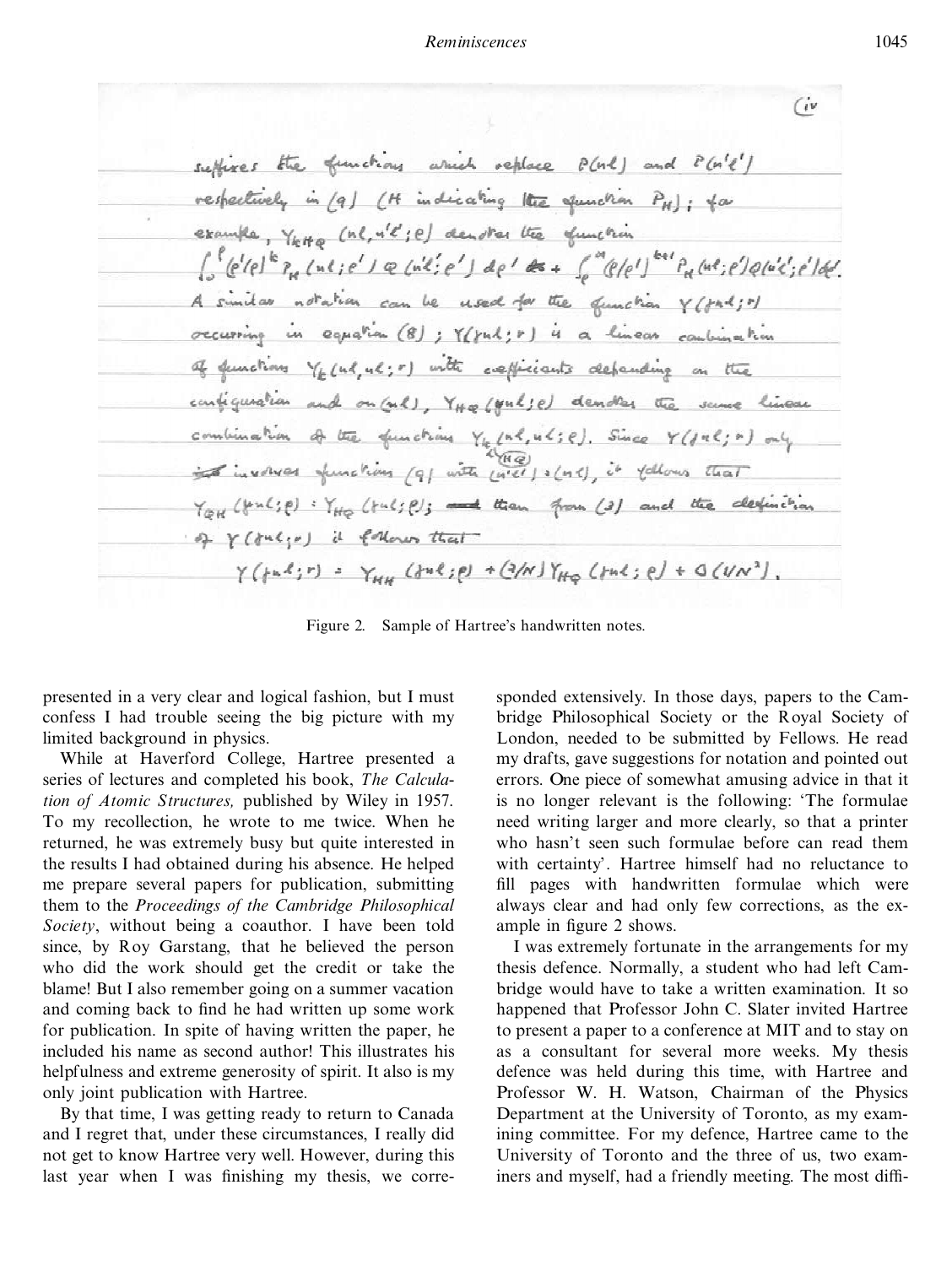cult question came from Professor Watson who asked if I believed in parity violation. I fumbled around a bit, but Hartree knew I had no idea what parity violation was. He turned around and asked Professor Watson, 'What is your opinion?', and the two of them had a little chat. On all occasions I found Hartree to be a very kind and helpful person. When he died suddenly in February 1958, about 6 months after my thesis defence, I lost a mentor who had provided me with a lot of guidance and support.

There were not many research opportunities for women in Canada when I obtained my PhD degree in 1957. I interviewed with IBM who offered me a position in their education division when I really wanted to be a systems engineer! But the University of British Columbia had just purchased their first computer, an ALWAC IIIE, so I accepted a position as Lecturer in the Mathematics Department. During my first year, I taught three courses, two of them back-to-back in time and some distance apart in space. In those days, teaching seemed easy. Much of calculus, for example, was taught by having students do problems at the board and very little preparation was needed. Summers were spent on computer work for the Pacific Oceanographic Group, Fisheries Research Board of Canada at Departure Bay, near Nanaimo, BC, under the direction of Dr N. Fofonoff. He taught me a very important lesson. He stated firmly that 'If you do not write up your work, there is no point in doing it'. To this day, I have bound copies of reports in the *Fisheries Research Board of Canada Manuscript Report Series*, in which every subroutine and program is described in detail, together with instructions on their use and even program listings. In those days the programs were short, though totally unreadable. Then in 1960, I was offered a summer position at the Boeing Airplane Company, Renton, Washington, where I was allowed to pursue my own research and use their advanced computing facilities. These included not only the latest IBM computer but also a FORTRAN compiler. For the first time, I saw there was a chance for portability of computer programs, and I began to develop numerical methods for atomic structure calculations. The following year, I was offered a summer position by David Layzer at the Harvard College Observatory, where the Smithsonian Institute also had excellent computing facilities that soon included an IBM 7090. This was an ideal environment. I spent several more summers, as well as a sabbatical, at the Harvard College Observatory and, in 1963, I was the first woman to be awarded an Alfred P. Sloan Foundation Research Fellowship. The objective of the Foundation was to select relatively young faculty members who have unusual potential for creative thinking in areas of the basic physical sciences, and then make unencumbered funds available for their research. It was a great honour for me to be selected. Thus, my research path had developed.

In 1967 I married Patrick C. Fischer, a computer scientist at Cornell University with an MIT degree in logic and computability theory, and we became a 'twobody problem'. Our first year was spent at the University of British Columbia, but UBC did not have a graduate programme in computer science. At that time, the University of Waterloo was rapidly expanding their computer science programme, so we both accepted positions there. Soon after, an extra dimension was added to our life with the birth of our daughter, Carolyn. Though she did not follow her parents into the hard sciences, we are proud of her success as an economist, interested in environmental issues. My husband soon became interested in administration, serving as Chairman first at the University of Waterloo, then Penn State University, and finally at Vanderbilt University. At each of these institutions, my primary appointment was in computer science, but my research interests were in numerical methods particularly as they related to atomic structure calculations, and to ideas of computational science.

In many respects, 1978 was a special year. Through the efforts of Brian Wybourne, I was offered a Visiting Erskine Fellowship to the University of Canterbury, at Christchurch in New Zealand. While there I had the opportunity of seeing the University's collection of medals and awards received by Lord Rutherford. My husband and I thoroughly enjoyed New Zealand. A week after my return, I left to give an invited talk at the Sixth International Conference on Atomic Physics in Riga, Latvia. The jetlag was horrendous. It also was the year I began to obtain funding from the US Department of Energy, which provided me with access first to what were called supercomputers and later to massively parallel systems. The funding also allowed me to collaborate with some excellent physics postdoctoral fellows: by combining their knowledge of physics with my computational experience, we were able to make significant contributions to atomic physics. Also, I learned a lot of physics in the process. In 1991, I was elected a Fellow of the American Physical Society: `For developing the numerical approach to the Hartree-Fock method for atoms; for providing benchmark calculations of atomic energies and oscillator strengths; for the discovery of the calcium negative ion'.

Negative ions always held a special fascination for me. These atoms become bound because of the correlation in the motion of outer electrons. Chemical complexes often contain  $O^=$ : does it exist as an isolated atom? I spent many hours around 1970 trying to determine whether the system would bind if a sufficient amount of correlation were added. The answer is no.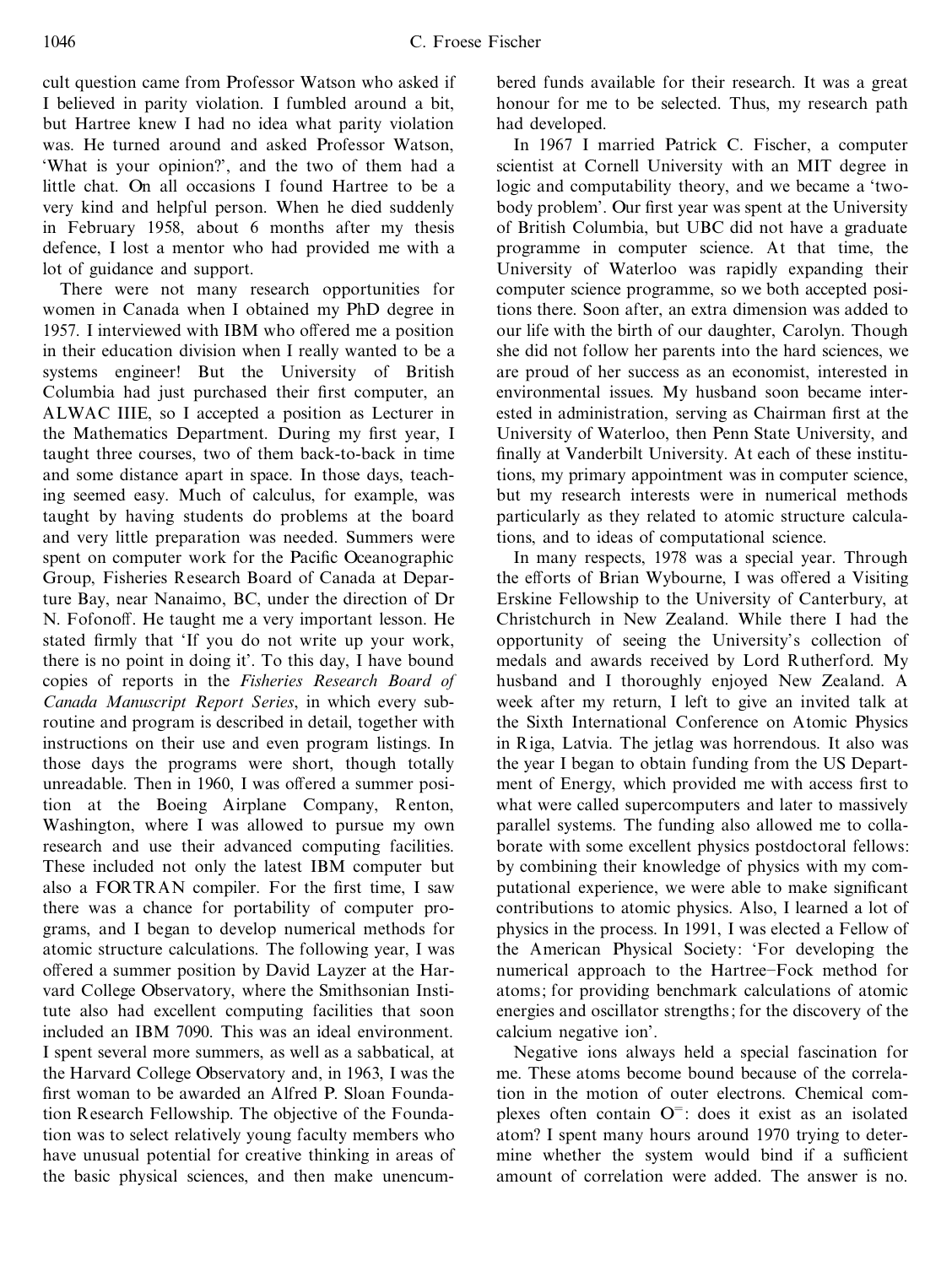Maybe this experience prepared me for showing very quickly in the Fall of 1986 that  $Ca^-$  existed and that the ground state was  $4s^24p$ . A year or so earlier, David Pegg of the University of Tennessee at Knoxville told me of an experiment in which he was convinced his group had created  $Ca^{-}$ . The problem was that they could not observe any decay. A possible answer was that the negative ion was in an exotic, high spin state with a long lifetime. I could find no such state. In the Fall of 1986, Jolanta Lagowski, a postdoc with S. H. Vosko working on density functional theory, asked many questions about the calculation of the electron affinity of Sc. Finally, I decided to do the calculations myself. Seeing how correlation yielded the  $3d4s^24p$  <sup>1</sup>D ground state configuration for  $Sc^-$ , provided me with the insight that in Ca also the extra electron might be a 4p electron. Calculations very quickly showed a stable negative calcium ion. Of course, the electron affinity was very small and I did not expect my result to be quantitatively correct, but a ground state is stable and could explain the lack of any decay in experiment. A paper reporting these results was submitted to *Physical Review L etters* and was rejected twice. Then, when David Pegg and his group redesigned their experiment for photoelectron spectroscopy, and found a stable negative ion with almost identical electron affinity to my prediction, our two papers were accepted and published back-to-back. Later, both of our results were found to be in error quantitatively, but the negative ion was bound. This work demonstrated that the alkaline earths, at least from calcium on, could form negative ions, with the electron affinity increasing with increasing nuclear charge. The experience also taught me that experimental verification is extremely important for unexpected new theory to be accepted, though I suppose we could have tried another journal.

Also important to my research were collaborations with other scientists. My own interest was the radial problem, which leads to systems of coupled differential equations together with the eigenvalue problem. But for predicting atomic properties the angular problem, which has its basis in group theory, also needs to be solved. In early days, angular integrations were laboriously computed by hand using extensive tables. I was delighted when Paul Kelly (then at Lockheed) sent me a computer program for this task, but it had too many errors to be relied on. Then Alan Hibbert at Queen's University, Belfast, sent me a program. It too had errors but Alan always corrected them promptly. Thus a long collaboration started. These programs have now been replaced by faster, more efficient algorithms based on the theory developed by the A. Jucys' school at the Institute for Physics and Astronomy, at Vilnius, Lithuania, in particular by Z. Rudzikas and G. Gaigalas. The angular integration for transition probabilities was a special interest of Michel Godefroid at the Free University of Brussels, who was responsible for implementing powerful methods based on the biorthogonal transformations. Theorists also need to interact with experimentalists. In this regard, I have had a very rewarding collaboration with the Atomic Spectroscopy group at Lund University, where Indrek Martinson was extremely supportive, always finding ways to fund a visit, and getting me elected to the Royal Physiographical Society of Lund. Two postdoctoral fellows with whom I have had very productive collaborations are Tomas Brage and Per Jönsson. We even wrote a book together, entitled *Computational Atomic Structure : An MCHF Approach,* and participated in resolving a long-standing discrepancy between theory and experiment.

Both lithium and sodium, to an extent, are simple systems with one electron outside a closed shell core. For years, there was a discrepancy in the resonance transition between theory and careful experiment with extremely small error bars. In lithium, all theory was in essential agreement but outside error bars. This was a concern in that, if experiment was as accurate as it was claimed to be, the theory of transitions was inadequate. But in 1995, R. G. Hulet's group developed a new experimental method which deduced the radiative dipole moment from spectra of long-range, singly excited diatomic lithium atoms. In 1996, a slightly revised value was reported using more data points. With a small correction to the most accurate Hylleraas results for a relativistic correction, theory and experiment were now in excellent agreement. In Na, the situation was somewhat different. Some simple semiempirical results were in perfect agreement with existing experiment taking into account only the polarization of the core. Tomas Brage showed that multiconfiguration Hartree-Fock (MCHF) calculations, taking into account only core polarization, also were in good agreement but that the oscillator strength changed when correlation within the core was included. There also was a small relativistic correction. At the 5th International Colloquium on Atomic Spectra and Oscillator Strengths for Astrophysical and Laboratory Plasmas in Meudon, France, in 1995 new experimental data were reported for sodium, removing also this discrepancy between theory and experiment. For some systems it is now possible to predict oscillator strengths that are accurate to a fraction of 1%, but there are still many cases where such accuracy is difficult to obtain.

My research has revolved around the rapidly evolving computer technology. Unfortunately, this also meant that research results could soon become obsolete. I remember well that Douglas Hartree, in his last few years, had developed an elegant scheme for getting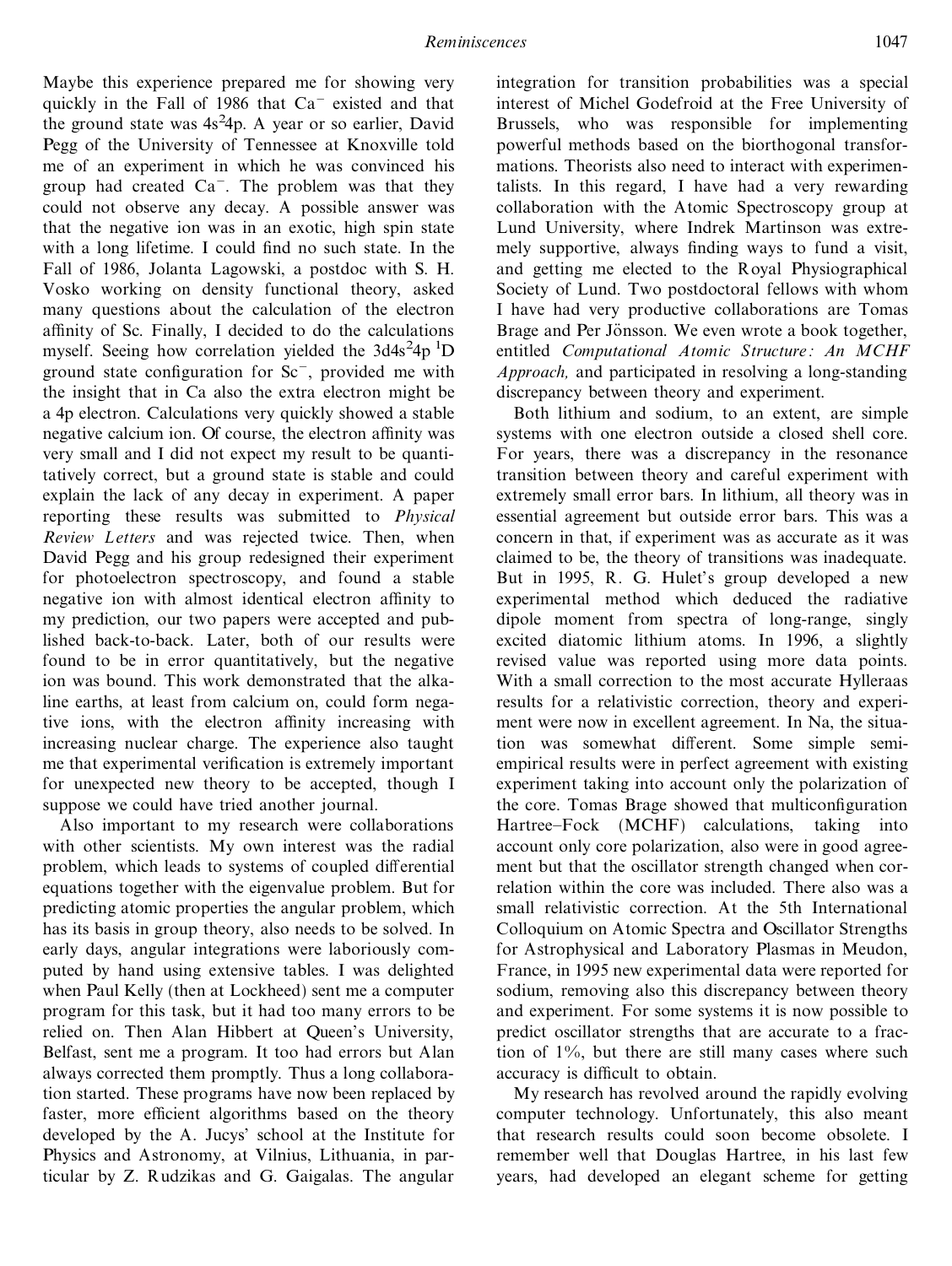good initial estimates of wavefunctions so that the self consistent field method used for solving the Hartree-Fock equations would converge in several fewer iterations. My thesis was related to this problem. But I never implemented any of these ideas into a computer program: by that time the computers were fast enough that a simple, but general, scheme was more convenient, even if the calculation required a few more iterations. From this experience, I learned that it was important to have a long-term view, that the human factor of 'ease of use' was extremely important. Early programs often were written to implement a single method, and all too often would terminate with `method failed' when solving nonlinear problems. It was far more productive to have the program try a series of approaches before giving up. In other words, the program should encapsulate my knowledge about the solution of the problem and try a number of alternative methods if the first one failed. This was not always implemented in practice, but was my goal. In 1969, Professor Phil Burke at Queen's University Belfast was instrumental in establishing the journal *Computer Physics Communications,* in which programs were described in some detail. Along with the journal was the Computer Physics Library. I was invited to submit my multiconfiguration Hartree-Fock paper to this journal, which appeared in the first issue. Later on, in 1987, this paper was designated a 'Citation Classic' by *Current Contents,* for the numerous citations it generated. I was told by users that the program was easy to modify and adapt to specific problems because of its modular design. The dimension of the MCHF expansion was set to five  $(5)$ : unlike chemistry, the physics community insisted they were interested in 'concepts', that any wave function with an expansion greater than five could not be visualized and was considered 'numerology'. Fortunately, that fashion has passed because, in the configuration model, expansions of up to 100 000 or more may be needed to get the required accuracy. So it is important to distinguish qualitative results that explain the physics from calculations that yield results to experimental accuracy, if not better.

In my reminiscences, I have referred frequently to Hartree. Those of us doing research in quantum mechanics may think of atomic structure as his primary interest, but this was not the case. A web search (using google.com) for `Douglas Hartree' produces a list in which the first two entries are to the history of mathematics, followed by more than 10 in reference to the history of computing, whereas a similar search on 'Hartree' immediately produces many references to Hartree-Fock and Dirac-Fock, etc. Let me finish with some remarks about Hartree that illustrate some of his

many facets, all based on extensive reading and interpretation† rather than personal knowledge.

Douglas R. Hartree started his university studies at Cambridge University in 1915, but at the end of the first year, his studies were interrupted. He went to join the team directed by A. V. Hill which was studying antiaircraft gunnery and related matters. His father, W. Hartree, who had been on the teaching staff of the Engineering Laboratory at Cambridge, though retired, had joined the team a year earlier. Here, it seems, father and son started working together on numerical problems for the first time, and Hartree became interested in differential equations. He returned to university after the war, completing Part II of the Natural Sciences Tripos in 1921, after which he started his PhD studies under the guidance of R. H. Fowler, a leader in theoretical physics at Cambridge at that time. In 1921, Niels Bohr gave a lecture course in Cambridge which greatly influenced Hartree. Fowler believed that there was a great need, and opportunity, for a more quantitative application of Bohr's theory of spectra, and that Hartree was the ideal person for such an undertaking. In 1926 Hartree obtained his PhD for the validation of Bohr's theory for X-ray and optical terms of spectra. In the summer of 1925 Heisenberg visited Cambridge, and in the summer of 1926 Dirac gave his first course of lectures on 'Quantum Mechanics (Recent Developments)'. Hartree knew his work on Bohr's theory needed to be revised and on 21 November 1927 read a paper to the Cambridge Philosophical Society on `The wave mechanics of an atom with a non-Coulomb central field', published in the 1927 *Proceedings*. In this paper he introduced atomic units, which simplify the equations tremendously, and also the term 'self-consistent-field method', which he described in a flowchart-like notation. Two years later, in 1929 he read a second paper, this time on `The distribution of charge and current in an atom consisting of many electrons obeying Dirac's equations', in which he showed that a filled, spherical subshell, in non-relativistic theory becomes two spherical subshells in Dirac theory.

In 1929 Hartree accepted the Beyer Chair in Applied Mathematic at Manchester University. Here his interests seemed to have shifted. In the mid 1930's, he visited Vannevar Bush at MIT, who had built a differential analyser (first proposed by Lord Kelvin) that performed

<sup>{</sup> The most important of these are: C. G. Darwin, 1958, *Biographical Memoirs of Fellows of the Royal Society*, **4,** 103; M. V. Wilkes, 1958, *Computer Journal*, **1,** 48; M. Hartree Booth, 1986, personal memoirs, Christ's College, Cambridge, UK; B. Swirles Jeffreys, 1987, Comments in Atomic and *Molecular Physics*, **20,** 189; and J. Howlett, 1999, private com munication.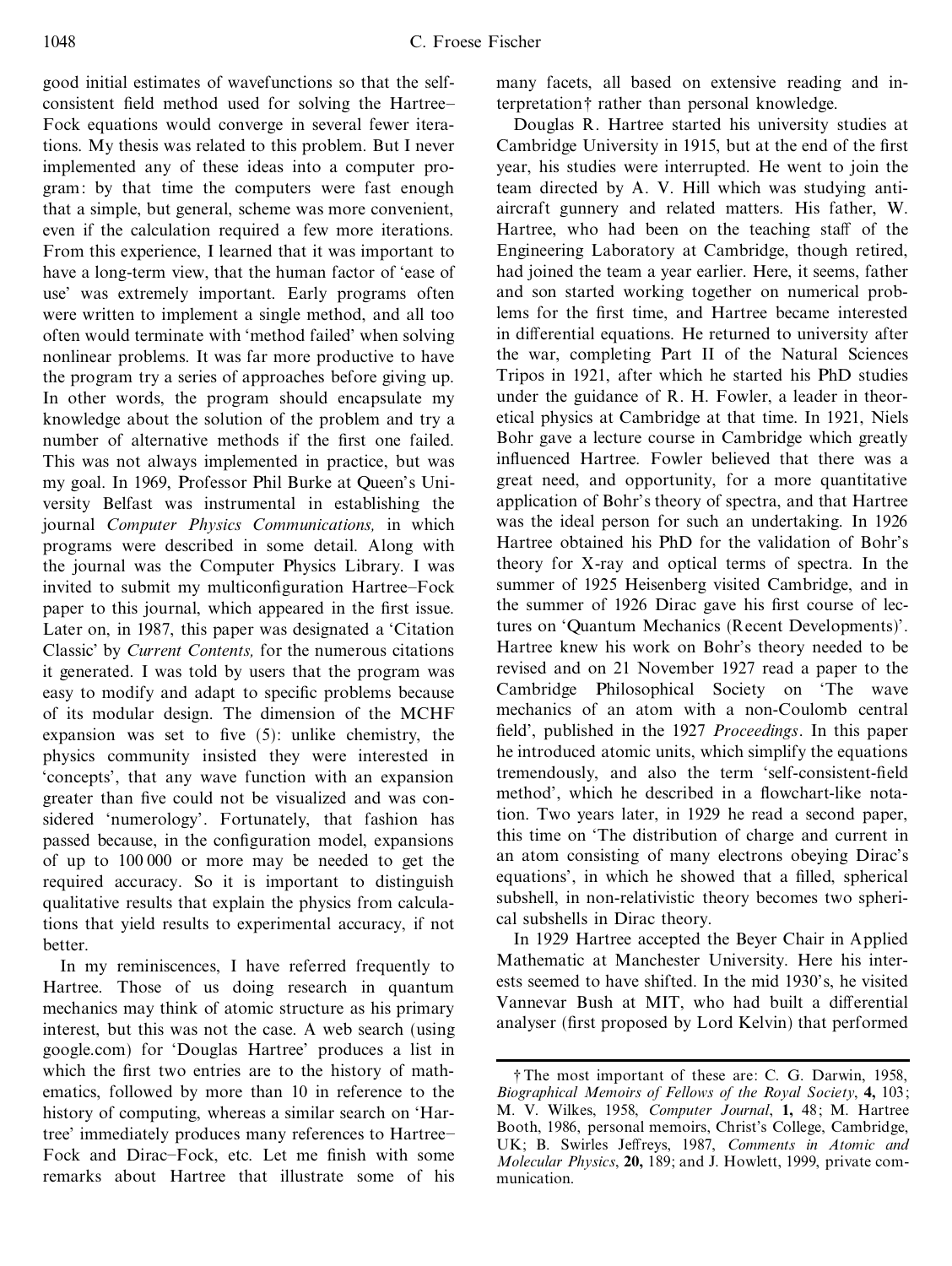integrations with a wheel rolling over a disk. This analogue device was particularly well suited to the solution of differential equations. Upon his return, he decided to build a similar device using 'Meccano' parts. His first PhD student was Arthur Porter, who helped with the design. A display of part of the model along with pictures of Hartree and Dr Porter can be seen at the Science Museum of London. Hartree also had a number of other students, such as Jack Howlett  $(1912-1999)$ , who later was in charge of what was to become the Harwell Atomic Energy Establishment's computing section. During World War II, the Manchester differential analyser was probably Europe's most powerful calculating engine, and the group made valuable contributions to the atomic bomb project. In 1937 Hartree was promoted into the Chair of Theoretical Physics at Manchester, although in 1939-1945 during World War II he was working for the Ministry of Supply. Through his government contacts, Hartree was in touch with the development of electronic digital computers in the US. In 1945, just as the war in Europe was in its final stages, arrangements were made for him to see the Harvard Automatic Sequence Controller in action. The next year he was invited for a longer period to advise on the ENIAC computer being built at the University of Pennsylvania in the Moore School of Electrical Engineering. He was able to use the machine for a problem in laminar boundary fluid flow. In 1946 he returned to Cambridge as Plummer Professor of Mathematical Physics. His inaugural lecture 'Calculating machines: recent and prospective developments and their impact on mathematical physics' is included in an MIT Press reprint of his first book, *Calculating Machines*, published in 1947 by the Cambridge University Press*.* The address deals with computers and differential equations with no reference to quantum mechanics!

While at Manchester, Hartree had not completely lost interest in atomic structure calculations, as can be seen from the list of published papers included in the *Biographical Memoirs of Fellows of the Royal Society.* The publications show a wider range of topics, and though he published some papers by himself, far more are in collaboration with his father, W. Hartree, who performed the computations. In 1925, Bertha Swirles began her studies with R. H. Fowler at Cambridge, and Hartree passed on some problems from his thesis to her. In the Fall of 1928, she became an assistant lecturer in mathematics at Manchester University for a few years, returning in 1933 so she and Hartree were again at the same institution. At that time she again became involved with the self-consistent field method. She remembers Hartree suggesting the extension of the self-consistent field method to the Dirac equation at Euston (a railway station in London) when returning to Manchester from a conference in London. This led to one of the first papers on Dirac-Fock methods for atoms, applied to helium triplets. Bertha Swirles was more theoretical than Hartree, and not as interested in the computational process. So when the idea of 'superposition of configurations' for the calculations in oxygen was proposed, Hartree's father did the numerical work. This paper was published in 1939. When Bertha married Harold Jeffreys in 1940, Douglas Hartree attended the ceremony to give the bride away (see figure 3). Later on, when Harold Jeffreys was knighted, she became Lady Jeffreys, or 'Lady J.' as she says her friends call her.

Hartree had a number of other interests. His wife was an accomplished pianist and Hartree himself was a competent musician, playing not only clarinet and tympani, but also piano. So their house had to be large enough for two pianos. Sometimes he would conduct an orchestra, but apparently was happiest when he could be the timpanist. During the 1930s he founded the Faculty of Music at Manchester University and served as its first Dean. Another hobby was trains. During a strike in 1926, he had helped to man a signal box at a level crossing. Apparently he had enjoyed this a great deal, and this may have spurred his interests in railway signalling. He had an extensive train model at home which he made himself—track, rolling stock, signalling systems and all. It is likely that he was the first to point out that railway timetables could be constructed theoretically by solving differential equations, and had actually done this with the differential analyser. Apparently, there always were `Meccano' sets around the house. His daughter, Margaret, in her personal memoirs of her father, writes that he introduced his children to the wonders of `Meccano' in the mid 1930s, stimulating their interest in building more and more elaborate structures. However, parts kept disappearing ; new boxes were given at birthdays and Christmas, yet more parts disappeared. They did not know they were being used to construct the differential analyser! Apparently another hobby was photography, and this came as a surprise to me. I myself had no picture of Hartree; and when I started contacting others who might have known him better, none had personal pictures that could be used with this article, except for two pictures from Lady Jeffreys that were group photographs taken in her mother's garden on the day of her wedding.

All sources of information refer to Hartree's kindness and his computational abilities. Apparently he performed calculations in all kinds of situations, including while travelling on a train. I remember being told that Hartree had deduced that the EDSAC was failing when multiplying by zero by calculations he performed on the train between Cambridge and